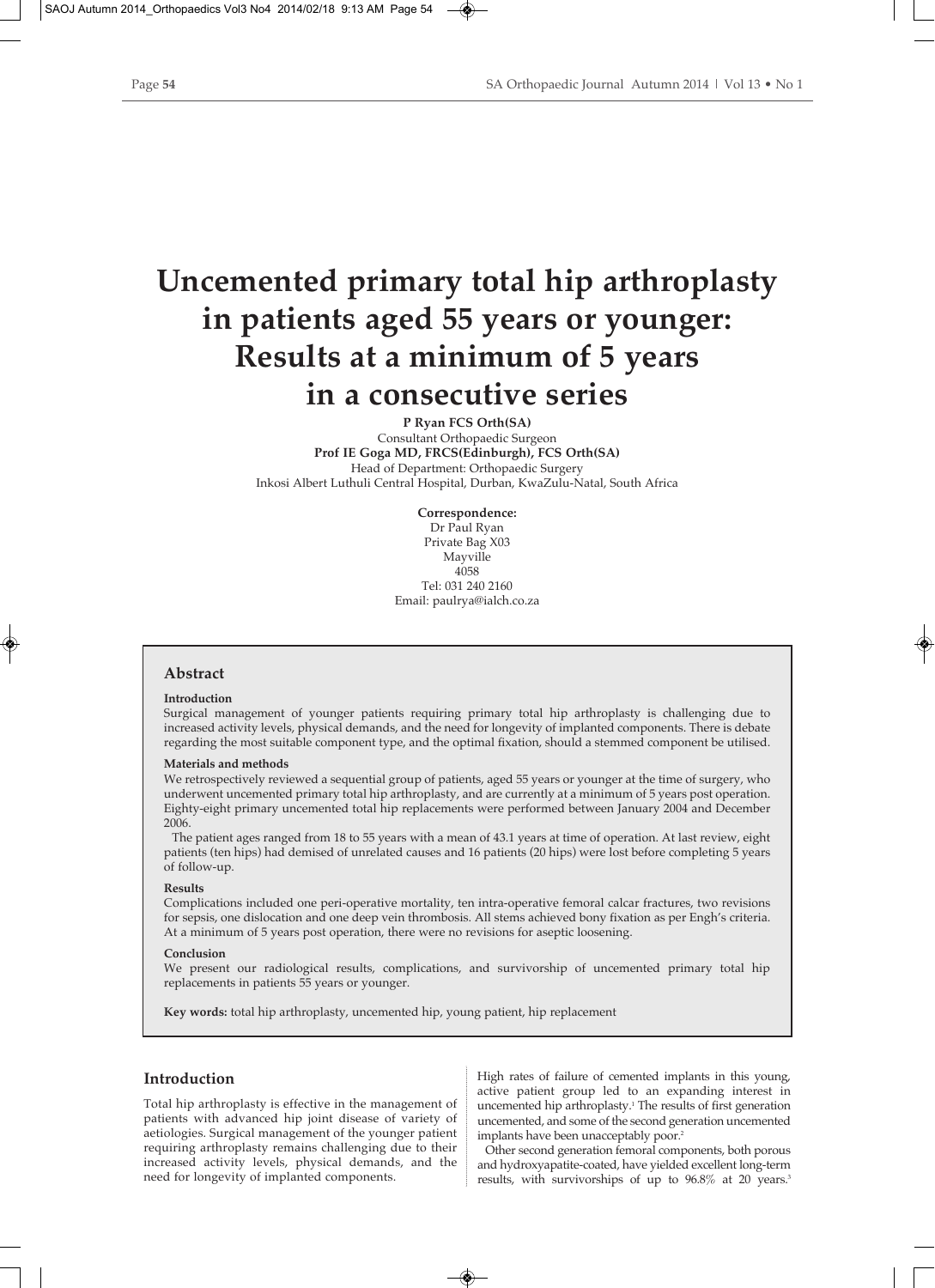However, concerns remain regarding the acetabular side, with high rates of liner wear, osteolysis and revision of sockets in certain implant types.<sup>4-7</sup>

Resurfacing arthroplasty appeared to be a good solution for the young active patient, providing greater range of motion with the large heads, and bone conservation allowing for easier revision when required. Due to recent concerns regarding metal debris and pseudo-tumour formation, large bearing metal-on-metal replacements, including resurfacing, are being employed less frequently. There is renewed interest in stemmed prostheses, and continued debate on component fixation.

With this in mind, we retrospectively reviewed a cohort of patients who underwent uncemented total hip arthroplasty, were 55 years or younger at the time of surgery, and who were at a minimum of 5 years post operation at the time of analysis. The aims were to evaluate the radiographic outcomes, the early and late complications, and the need for revision surgery.

# **Materials and methods**

We performed a retrospective chart and radiographic review. Patient notes were canvassed for demographic and operative details, as well as details regarding early or late complications, or revision surgery. Radiographs were evaluated as described below.

Between January 2004 and December 2006, 88 primary uncemented total hip replacements were performed in 72 adults under the age of 55 years. The cohort included 37 men and 35 women, with a mean age 43.1 years (range 18 to 55 years). At time of analysis, eight of the 72 patients had demised and 16 were lost before 5 years of follow-up, leaving 59 hips in 48 patients.

The aetiology (*Table I and Graph 1*) was avascular necrosis (AVN) in 59 hips  $(67%)$  and inflammatory in eight  $(9%)$ . Twenty-six arthroplasties were done on the right hips, 30 on the left, and 16 bilaterally.

As the surgeries were performed in an academic training hospital, they were done by a number of surgeons. The antero-lateral approach was utilised in 69 hips, the posterior in 18.

| Table I: Aetiology of hip disease – number of hips operated |    |
|-------------------------------------------------------------|----|
| Avascular necrosis                                          | 59 |
| Primary osteoarthritis                                      | 5  |
| Dysplasia                                                   |    |
| Previous tuberculous infection                              |    |
| Previous infection                                          |    |
| Perthes'                                                    |    |
| Rheumatoid arthritis                                        | 6  |
| Previous trauma                                             | 5  |
| Slipped upper femoral epiphysis                             | З  |
| Systemic lupus erythematosus                                |    |
| Ankylosing spondylitis                                      |    |



The femoral component was a collarless, fully hydroxyapatite-coated, press-fit stem (Corail, De Puy International Ltd) in 77 of the 88 hips; a tapered proximally coated stem in nine (Summit, De Puy International Ltd); a cementless, proximally porous-coated tapered stem in one (Synergy, Smith And Nephew); and a tapered grit-blasted stem in one (CLS Zimmer).

The acetabular component was a hemispherical or subhemispherical, porous-coated press-fit in all cases: Pinnacle 300 or Duraloc 300 in 80; Pinnacle Sector or Duraloc 1200 in six (De Puy International LTD); Reflection in one (Smith and Nephew); and Durom in one (Zimmer).

The bearing surface was metal-on-polyethylene (Marathon ultra-high molecular weight, moderately cross linked polyethylene, De Puy International LTD) in 67 and metalon-metal (MOM) in 21. The head size was 28 mm in all the metal-on-UHMWPE, and in the MOM articulations it was 36 mm in 16, 28 mm in three, 32 mm in one and 38 mm in one. The use of metal-on-metal articulations was abandoned by the unit in 2007 due to concerns raised in the literature. The current unit protocol is the use of ceramic-on-ceramic articulations for this age group.

All patients received peri-operative antibiotics and thrombo-prophylaxis as per protocol, and were mobilised on day one/two post-operatively – partial weight bearing initially, with progression to full weight bearing as tolerated.

The initial post-operative X-ray was an antero-posterior view of the pelvis, centred over the pubis, including the most distal aspect of the femoral component. The 6-week X-rays included a repeat of the above view, as well as a lateral view which included the acetabular component and the distal tip of the femoral component. These served as reference for follow-up films.

*Resurfacing arthroplasty appeared to be a good solution for the young active patient with large bearing metal-on-metal replacements, including resurfacing, being employed less frequently. There is renewed interest in stemmed prostheses, and continued debate on component fixation*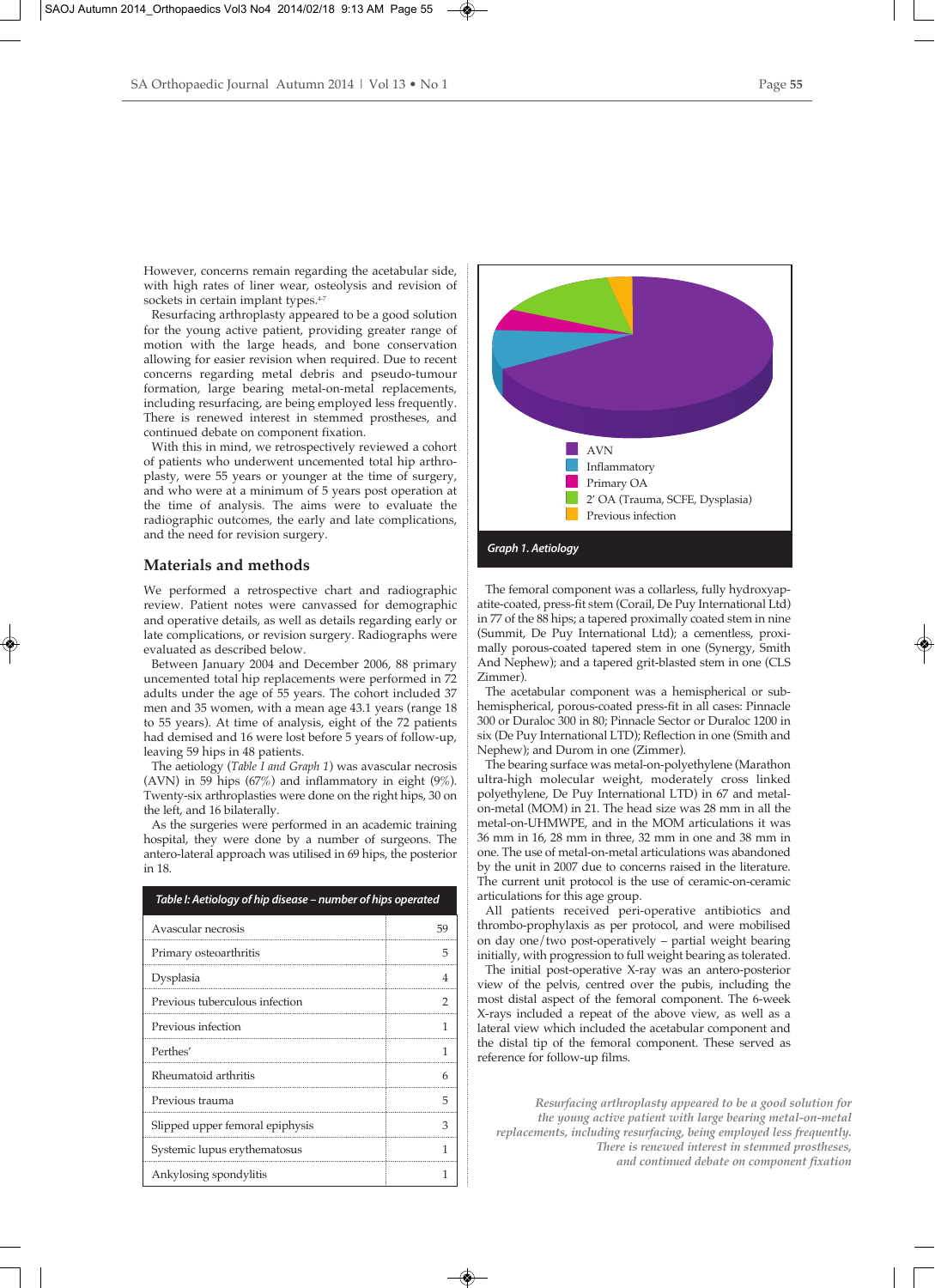## **X-rays**

One surgeon, not involved in the index surgeries, independently evaluated the early post-operative and most recently available radiographs. The anteroposterior radiograph taken in the early post-operative period, and the antero-posterior and lateral radiographs taken at the 6-week follow-up were used as the baseline for further comparisons. Linear and angular measurements were taken using Siemens Magicweb software, and magnification errors were accounted for.

The following radiographic assessments were made:

- 1. Femoral component alignment classified as valgus (tip engaging the medial cortex), neutral or varus (tip engaging the lateral femoral cortex)
- 2. Femoral component subsidence as defined by a change of more than 3 mm of the distance from the superolateral aspect of the femoral stem to the tip of the greater trochanter<sup>8</sup>
- 3. Femoral zonal analysis as per Gruen *et al*<sup>9</sup>
- 4. Femoral stress shielding as per Engh *et al*<sup>10</sup>
- 5. Femoral component fixation and stability classified as: bone ingrowth, stable fibrous or unstable according to the criteria of Engh *et al*<sup>10</sup>
- 6. Femoral bone remodelling: calcar resorption, reactive bone formation or cortical hypertrophy
- 7. Acetabular component alignment
- 8. Acetabular migration as defined by a linear change of 3 mm or a rotational change of  $8^{\circ}$  or greater<sup>11</sup>
- 9. Acetabular zonal analysis as per DeLee and  $Charnley<sup>12</sup>$
- 10. Acetabular loosening defined as a change in position of the component or a continuous circumferential radiolucent line >2 mm on AP and lateral radiographs
- 11. Presence of periacetabular or femoral osteolysis
- 12. Heterotopic ossification graded according to Brooker *et al*<sup>13</sup>

# **Results**

## **Patients**

At a minimum of 5 years post hip replacement, eight patients (ten hips) had demised, at an average of 3.3 years post operation. Three of these patients had AVN secondary to chronic alcohol abuse, one of them died from liver failure, and the other two (both smokers) suffered acute myocardial events. Two patients had AVN secondary to systemic conditions (SLE and sarcoidosis respectively) and demised from complications of their underlying disease. One patient died from complications related to advanced immune-compromise secondary to HIV infection, one died in a motor vehicle accident, and in the last the cause of death is unknown.

At time of last clinical review, none had required nor were planned for reoperation.

Seventeen patients (21 hips) were lost to follow-up. This was at an average of 18 months (range 0.5 to 36) post surgery. At time of last review, none had required further intervention.

Forty-seven patients (57 hips) had completed 5-year clinical follow-up (average 77.5 months post-operative).

## **Complications**

Intra-operative complications included iatrogenic femoral calcar fractures in ten hips (11.4%). Three required fixation with Charnley wiring. All of these fractures occurred during the insertion of Corail stems, and all healed uneventfully without any implant subsidence.

One patient suffered an acute myocardial event intraoperatively and demised in the early post-operative period. The patient was a 55-year-old male whose only pre-operative identified risk factor for ischaemic heart disease was a 20 pack/year smoking history. There was no excessive intra-operative blood loss.

There was one clinically evident deep vein thrombosis (DVT) which resolved with pharmacological therapy and without long-term sequelae. It is not the unit policy to actively screen asymptomatic post-operative patients for DVTs with either Doppler ultrasound or venography.

One hip (*Figures 1 to 3*) dislocated on the second postsurgical day. The indication for arthroplasty was Steinberg stage 6 avascular necrosis. The AVN was a consequence of open reduction and posterior column fixation performed for a fracture-dislocation 3 years prior. Pre-operatively the patient was noted to have fixed flexion and external rotation deformities of 50° and 20° respectively. The hip replacement was done through a posterior approach, extensive scarring was encountered, which required significant release. The dislocation was managed by closed manipulation and immobilisation in an abduction cast. The patient later developed Brooker grade 3 heterotopic ossification and chronic moderately severe pain. One patient had a transient sciatic nerve palsy, which recovered fully.

Superficial wound infections developed in two hips. These settled on dressings and short courses of oral antibiotic therapy.

There were two cases of deep infection. The first patient, a 34-year-old male smoker, presented 5 months post replacement with peri-prosthetic infection. A cloxacillin sensitive *Staphylococcus aureus* was grown on culture, and he was managed successfully with a two-stage revision.

The second patient developed clinical symptoms and elevated inflammatory markers 5 years post hip replacement. Radiographically, on the acetabular side the gaps initially seen in zones 1 and 2 had disappeared, but in zone 2 an area of washout, typical of sepsis, was noted. The femur had undergone extensive meta-diaphyseal remodelling and the femoral component had subsided (*Figures 4 and 5*). The patient has since been diagnosed with HIV infection (CD4 of 53), and has been started on antiretroviral therapy. Her prosthesis has been removed, and she awaits the second stage of her revision. Microbiological specimens taken at the first stage revealed a cloxacillin-sensitive *Staphylococcus aureus*.

## **Revisions**

Apart from the above revisions for deep sepsis, there were no further revisions.

> *Forty-seven patients (57 hips) had completed 5-year clinical follow-up (average 77.5 months post-operative)*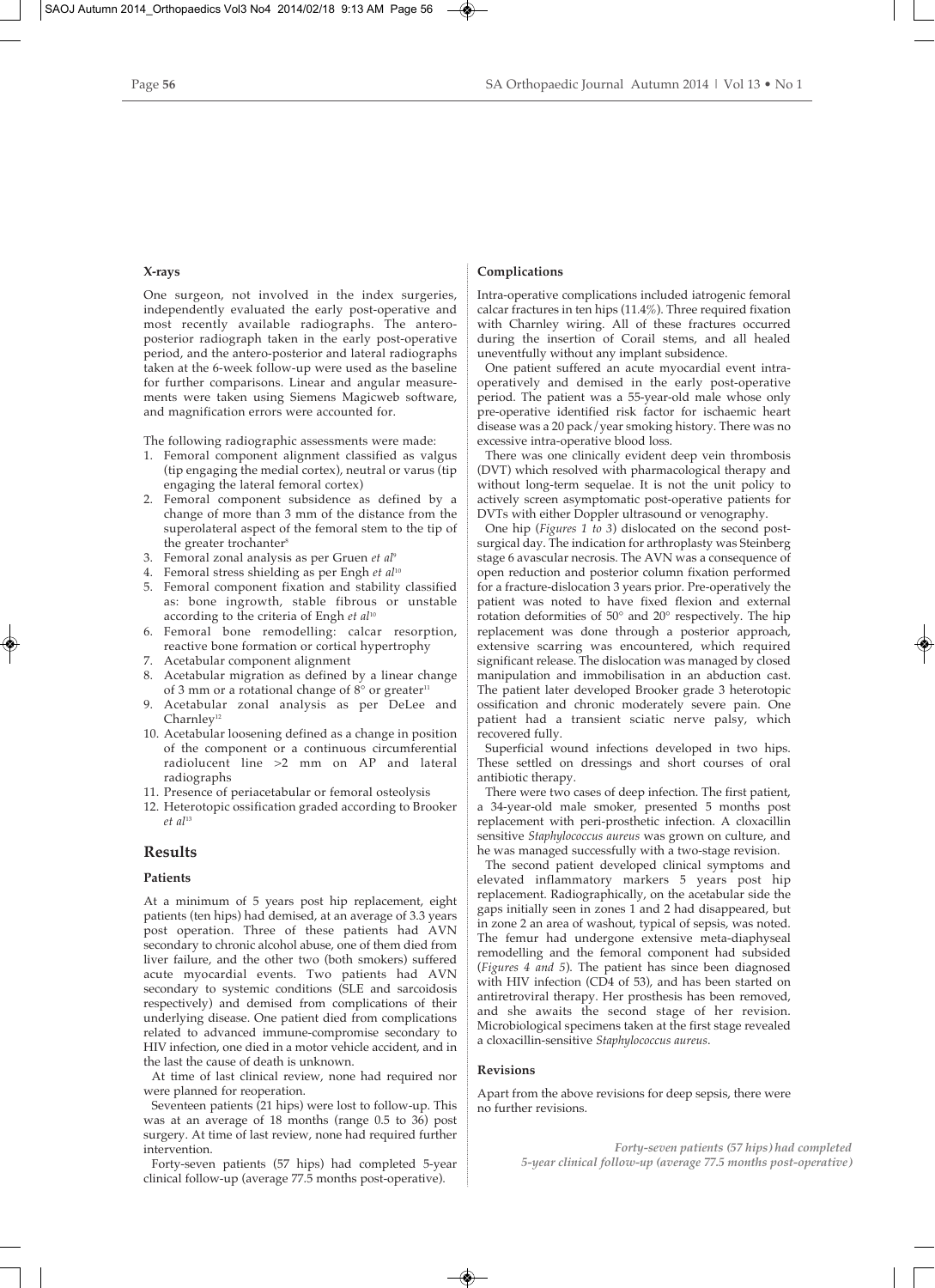

*Figure 1. Pre-operative radiograph*



*Figure 2. Day 2 post-operative showing dislocation*



## **Radiographic outcomes**

Of the 57 hips that had completed 5 years of clinical review, three hips had less than 4 years of radiological follow-up, and two had been revised for deep infection. These were excluded from radiological analysis. Of the remaining 52 hips, the average length of radiological follow-up was 73.6 months (range 49 to 93).

The femoral component was neutral in 47 (90%), varus in three  $(6\%)$  and valgus in two  $(4\%)$ . There was one case of subsidence. In the single case in which a Synergy stem was used, the component was noted on the 6-week postoperative visit to have subsided 15 mm. At last radiograph, 68 months later, the position had remained unchanged and there were no other radiographic features of loosening. On review, the femoral component was noted to be relatively undersized, leading to the initial subsidence.

Radiographic double line formation in zone 1 was demonstrated in 27 hips  $(52\%)$ , and in zones 1 and 7 in three  $(6\%)$ hips. Twenty-three hips (44%) had femoral cortical thickening and  $42$  of the  $52$   $(81\%)$  had developed reactive bone formation at the prosthesis tip. This reactive bone was seen to extend from the tip of the component to the medial cortex when the stem was in valgus, the lateral cortex when the stem was in varus, and was central or pancentral when the stem was neutral (*Figures 6 to 8*). Twenty-nine (56%) had developed medial calcar rounding and 23 (44%) showed evidence of further proximal stress shielding which was graded as second degree in 19 and third degree in four.

All of the 52 femoral components were graded as having achieved bony fixation as per Engh's criteria.

The average acetabular inclination on the anteroposterior radiograph was 46.04° (range 32 to 60°). Fourteen (27%) of the hips had lateral uncoverage, with an average of 10.57° (range 4° to 23°). At last radiographic review, none of the cups had migrated. Circumferential radiolucencies of less than 1 mm in all three zones were seen in three hips  $(6\%)$ . One of these was noted in the immediate post-operative period, and is attributed to incomplete component seating.



*Figure 4. Septic case. Day 2 post index surgery*



*Figure 5. Septic case: Five years post operation showing extensive meta-diaphyseal remodelling and implant subsidence*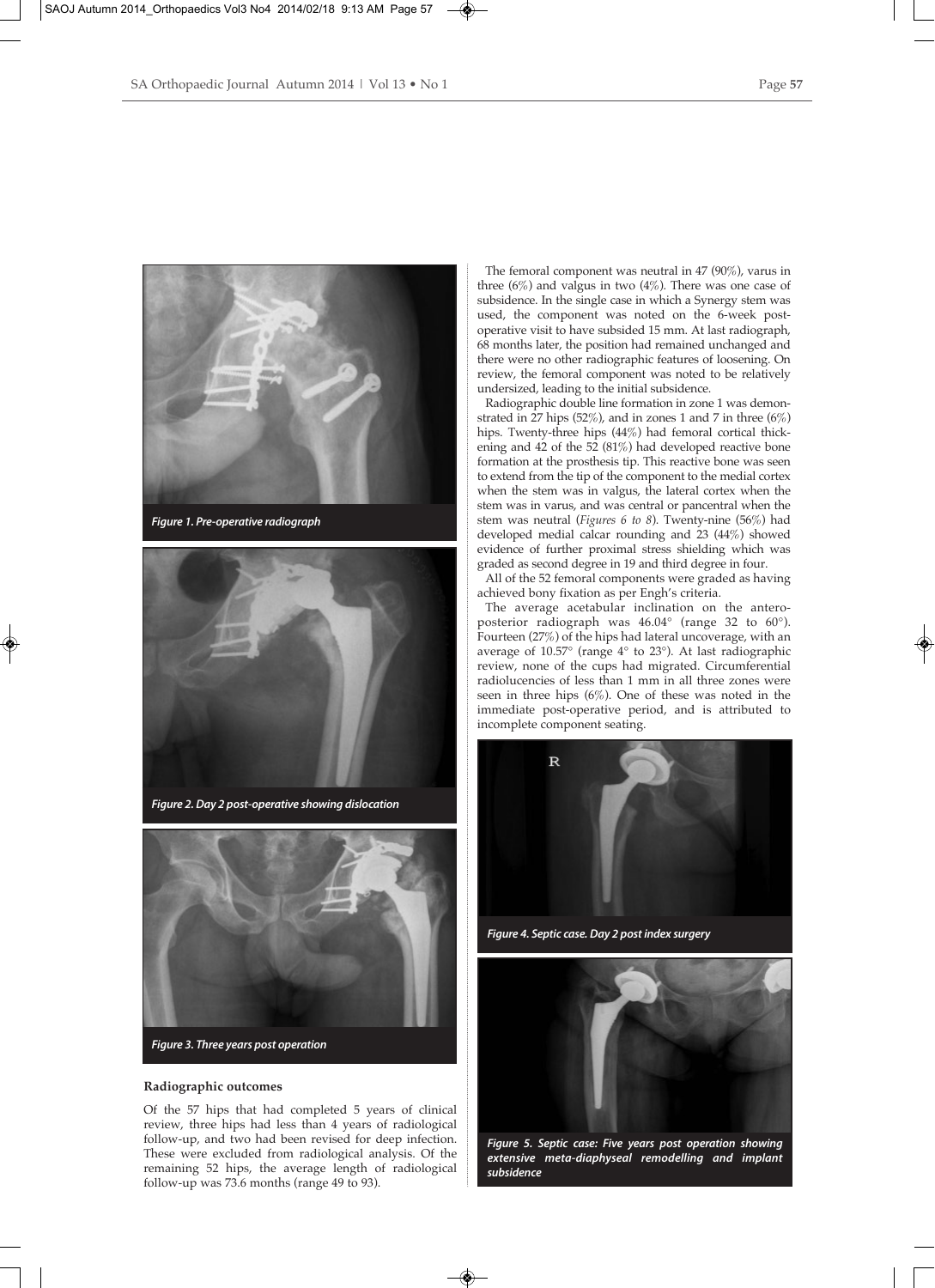

*Figure 6. New bone formation towards medial cortex with stem in valgus*



*Figure 7. New bone formation towards lateral cortex with stem in varus*



*alignment*

A further 26 cups (50%) had radiolucent lines (of less than 1 mm thick) in one or more of the DeLee and Charnley zones: 13 in zone A (average 12 mm), one in zone B (15 mm), seven in zone C (average 18 mm), three in zones AB (average 33 mm) and two in zones BC (average 30 mm).

There were three cases (6%) of focal peri-acetabular osteolysis, graded mild  $\left( < 1 \text{ cm}^2 \right)$  in two and moderate (<2 cm2 ) in one. Two of the cups had pegs and the other had screws. There was no evidence of liner wear in any of the above.

Twenty of the 52 radiographs (38%) demonstrated heterotopic ossification, Brooker grade 1 in ten hips (19%), grade 2 in six (11%), and grade 3 in four  $(8\%)$ .

# **Discussion**

Total hip replacement is being performed on younger patients. The Finnish registry shows a progressive increase, since the late 1980s, in the proportion of primary surgeries done in the age group 49 to 59 years. In the UK national joint registry, patients under the age of 55 years account for 12% of the arthroplasty burden.<sup>1</sup>

There remains debate regarding component fixation and bearing surface in this patient population. The available options for component fixation are: all cemented, all uncemented and hybrid/reverse hybrid (acetabular cementation and uncemented femoral fixation). Evolving implant technology, and improved surgical and cementation techniques have resulted in a progressive improvement in prosthesis survival in both cemented and uncemented arthroplasty, the most dramatic being uncemented. This improvement has however not been uniform across different prostheses, with certain cemented and uncemented options demonstrating unacceptably high revision rates.

There has been a marked increase in the use of uncemented components, as seen in registry data. The Norwegian Arthroplasty register report of June 2010, and the British registry report of 2011 indicate that the most commonly used stem in primary hip arthroplasty is a fully hydroxyapatite-coated uncemented prosthesis. In the Canadian registry, in 2009/2010 82.9% of the primary total hip replacements were uncemented.<sup>15</sup>

Cemented stems are still considered by many to be the gold standard. Burston *et al*, using a polished tapered stem and new generation cementing technique, reported no stem revisions for aseptic loosening or osteolysis at a minimum of ten years.<sup>16</sup>

There is, however, good long-term evidence in support of certain of the hydroxyapatite-coated stems, with survival rates of greater than 95% at 20 years.<sup>3</sup>

Survival data from the Norwegian arthroplasty register in patients under the age of 60 years supports the use of hydroxyapatite-coated femoral prostheses. It also supports the use of cemented acetabular components over any of the uncemented options. Over the past 12 years in that register, there has been a progressive increase in the percentage of reverse hybrid arthroplasties. In a review of just under 4 000 reverse hybrid total hip replacements in patients under 60 years on the Norwegian register, survival rates at 5 and 7 years (up to 10) were the same as cemented total hip replacements.<sup>17</sup>

> *In the UK national joint registry, patients under the age of 55 years account for 12% of the arthroplasty burden*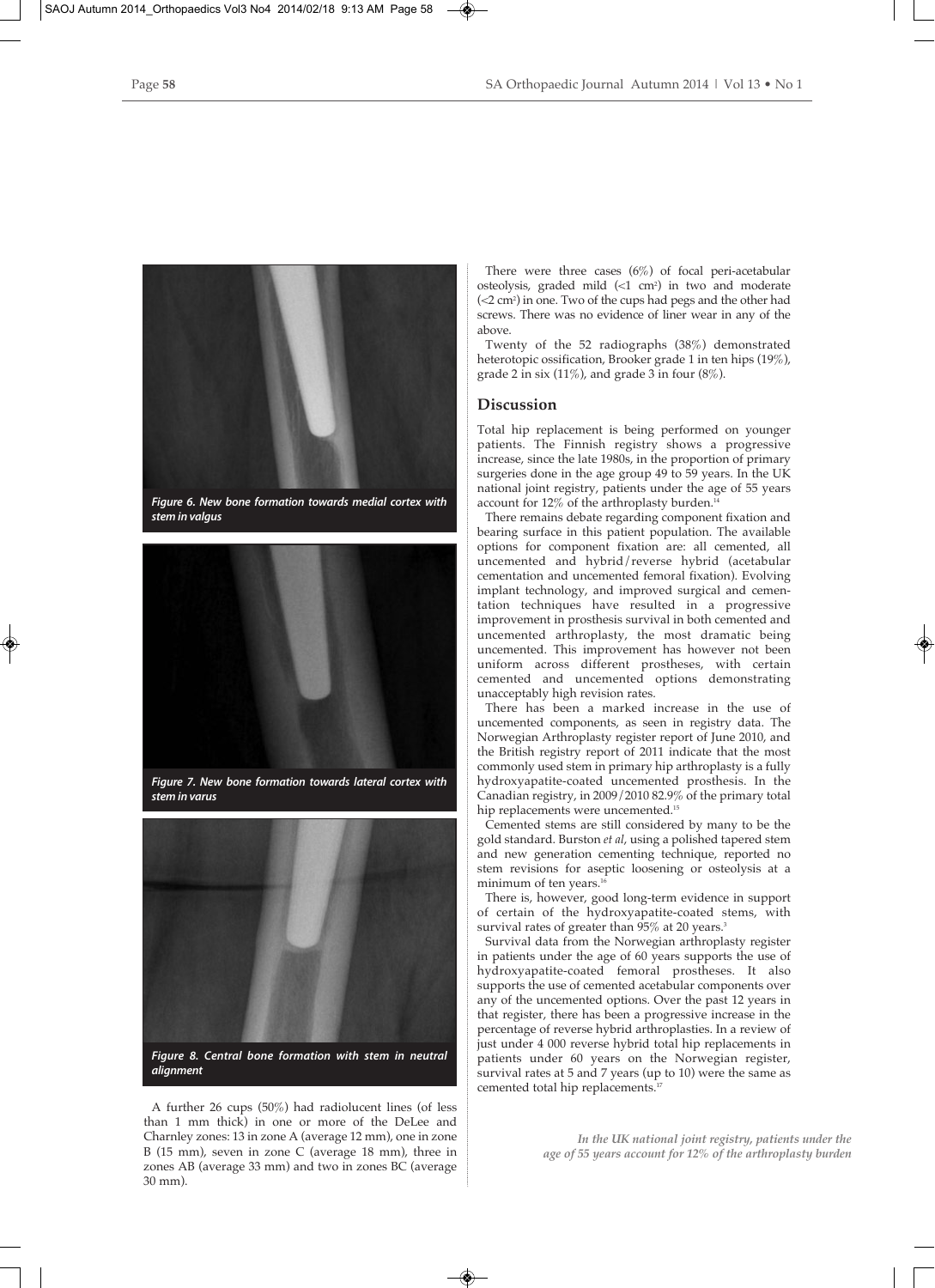

As noted by a number of authors, the major problem in both cemented and uncemented arthroplasty in young patients remains the acetabular component.18-20 Surgery for aseptic loosening, osteolysis and liner exchange forms a large part of the revision burden.

In this study, besides the two revisions for deep sepsis, none of the stems has been revised. All have shown radiographic evidence of fixation via bony ingrowth. There was a high rate of intra-operative femoral calcar fracture, which is likely due to attempts by trainee surgeons to fit larger stems, and consequently overstuffing the proximal femur. Reassuringly all of these fractures healed uneventfully and without subsidence.

Eighty per cent of the hips demonstrated reactive bone formation at the femoral component tip, and 81% demonstrated a reactive double line formation in zone 1. These findings are in keeping with previous reports on the use of the Corail stem. The double line formation is attributed to distraction forces on the proximal–lateral aspect<sup>21</sup> (*Figure 10*). One of the stems subsided in the early post-operative period, but was judged to have achieved bony fixation at review 5 years later. The subsidence is attributed to a technical error and undersizing of the component. The particular stem used in this case is rarely used in the unit, which may also be a contributing factor.

Although we report a high rate of heterotopic bone formation (20 of 52 hips), the vast majority were Brooker grade 1 or 2, and not clinically significant. We report three cases of focal peri-acetabular osteolysis. As these were non-progressive, and the patients asymptomatic, no further surgery has been undertaken.

Notably, the patient demographics in this study differ significantly from those in other studies and in registry data. The primary indication for surgery was avascular necrosis in over two-thirds of the cases, inflammatory in 9% and primary osteoarthritis in only 5%. Streit *et al*<sup>22</sup> in a study of primary hip arthroplasty done in German patients under the age of 60 years had 52% osteoarthritis and only 20% avascular necrosis, while Archibeck *et al* had 32% osteoarthritis and 20% avascular necrosis in an American population under the age of 50 years.<sup>23</sup>

Identifiable risk factors for the development of avascular necrosis were noted as follows: in male patients, alcohol abuse in 65%, smoking in 62%, steroid use in 25%, trauma in 14%, and known HIV-positive status in 3%.

In female patients, alcohol abuse was noted in 18%, smoking in 9%, steroid use in 28%, trauma in 14%, and known HIV-positive status in 28%. The significance of HIV status, the development of AVN, and the outcomes of hip arthroplasty are currently being investigated by our unit.

The significance of the difference in aetiologies and how it may influence surgical outcomes, is however unclear. Radl *et al* evaluated stem subsidence and stem survival in patients with osteoarthritis and patients with AVN. They found a significant difference in stem subsidence, and stem survivals of 74% for avascular necrosis versus 89% for osteoarthritis at a median of 6 years. They suggest the differences can be attributed to the pathological process in the proximal femur of patients with avascular necrosis.<sup>24</sup>

Ince *et al*, however, showed no greater risk of subsidence and had no stem revisions in patients with avascular necrosis at an average of 7 years post uncemented arthroplasty with a porous-coated stem.<sup>25</sup> This was confirmed by Min *et al* who had a 95% stem survival at 10 years in patients with AVN.4

At time of last follow-up, eight of the 88 patients (9%) had demised. Although this may seem excessive, it should be taken in context. The death rate for adults aged 40 to 54 years in South Africa is estimated at 15 per 1 000 per year for females and  $27$  per  $1\,000$  per year for males.<sup>26</sup> This equates roughly with the death rate seen in this cohort of patients over the study period.

There are a number of limitations to this study. First, it is retrospective, and therefore reliant on information gained from previous notes. Secondly, as our institution performs mainly uncemented arthroplasty in this age group, there is no matched cohort of patients with which to compare our results. Thirdly, there was a high rate of attrition due to death and loss to follow-up which may have altered the analysis.

# **Conclusion**

We have analysed a consecutive group of patients who underwent total hip replacement, and present our radiological results and complications at a minimum of 5 years' follow-up. Our findings regarding the radiographic features are in keeping with the published literature, and we have encountered no revisions for aseptic loosening. Uncemented component fixation remains a suitable option for patients under the age of 55 years requiring total hip arthroplasty.

*I have no conflicting interests, and received no benefits for writing this original article.*

#### **References**

- 1. Dorr LD, Kane TJ, 3rd, Conaty JP. Long-term results of cemented total hip arthroplasty in patients 45 years old or younger. A 16-year follow-up study. *J Arthroplasty,* 1994;**9**(5):453-56.
- 2. Duffy GP, *et al*. Primary uncemented total hip arthroplasty in patients <40 years old: 10- to 14-year results using first-generation proximally porous-coated implants. *J Arthroplasty,* 2001;**16**(8 Suppl 1):140-44.
- 3. Vidalain JP. Twenty-year results of the cementless Corail stem. *Int Orthop,* 2011;**35**(2):189-94.